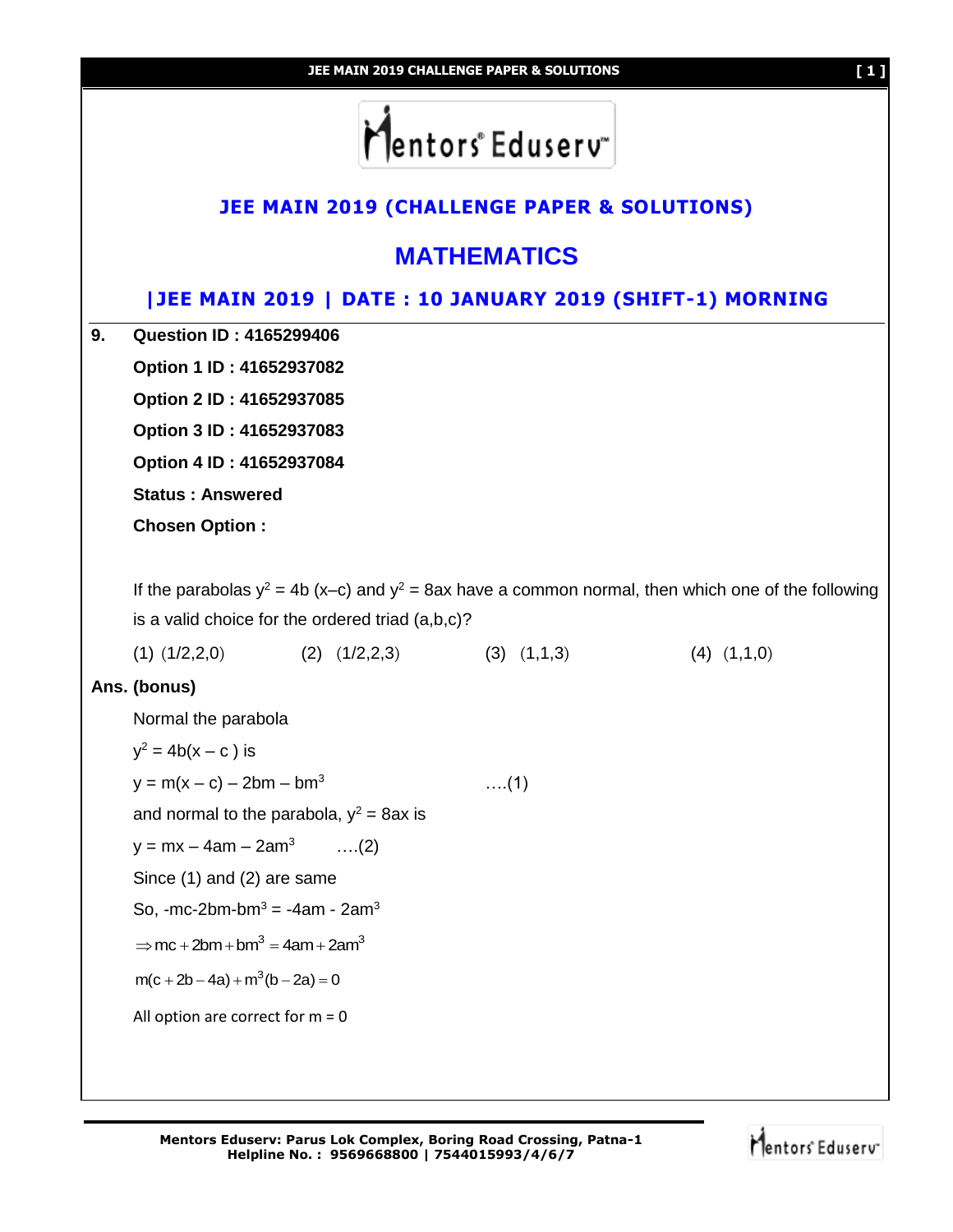**[ 2 ] JEE MAIN 2019 CHALLENGE PAPER & SOLUTIONS 11. Question ID : 4165299387 Option 1 ID : 41652937007 Option 2 ID : 41652937006 Option 3 ID : 41652937009 Option 4 ID : 41652937008 Status : Answered Chosen Option :**  Let  $z_1$  and  $z_2$  be any two non-zero complex numbers such that  $3|z_1| = 4|z_2|$ . If  $z = \frac{3z_1}{2} + \frac{2z_2}{2}$ 2 UL1  $z = \frac{3z_1}{2z_2} + \frac{2z_2}{3z_4}$  then : (1) Re(z) = 0 (2)  $Im(z) = 0$  (3)  $|z| = \sqrt{\frac{5}{2}}$  (4)  $|z| = \frac{1}{2}\sqrt{\frac{17}{2}}$ **Ans. (3)**  $3|z_1| = 4|z_2|$ 1 2  $\Rightarrow \left|\frac{3z_1}{2z_2}\right| = 2$ Let  $\frac{221}{2}$ 2  $\frac{2z_1}{2z_2}$  = P = 2(cos  $\theta$  + isin  $\theta$ ) Then  $z = P + \frac{1}{P}$  $z = (2\cos\theta + 2i\sin\theta) + \frac{(\cos\theta - i\sin\theta)}{2}$  $=(2\cos\theta+2i\sin\theta)+\frac{(\cos\theta-i\sin\theta)}{2}$  $z = \frac{5}{2}\cos\theta + \frac{3}{2}i\sin\theta$  $\Rightarrow$  z =  $\frac{5}{6}$ cos $\theta$  +  $\frac{3}{6}$ isin $\theta$ 

Mentors Eduserv